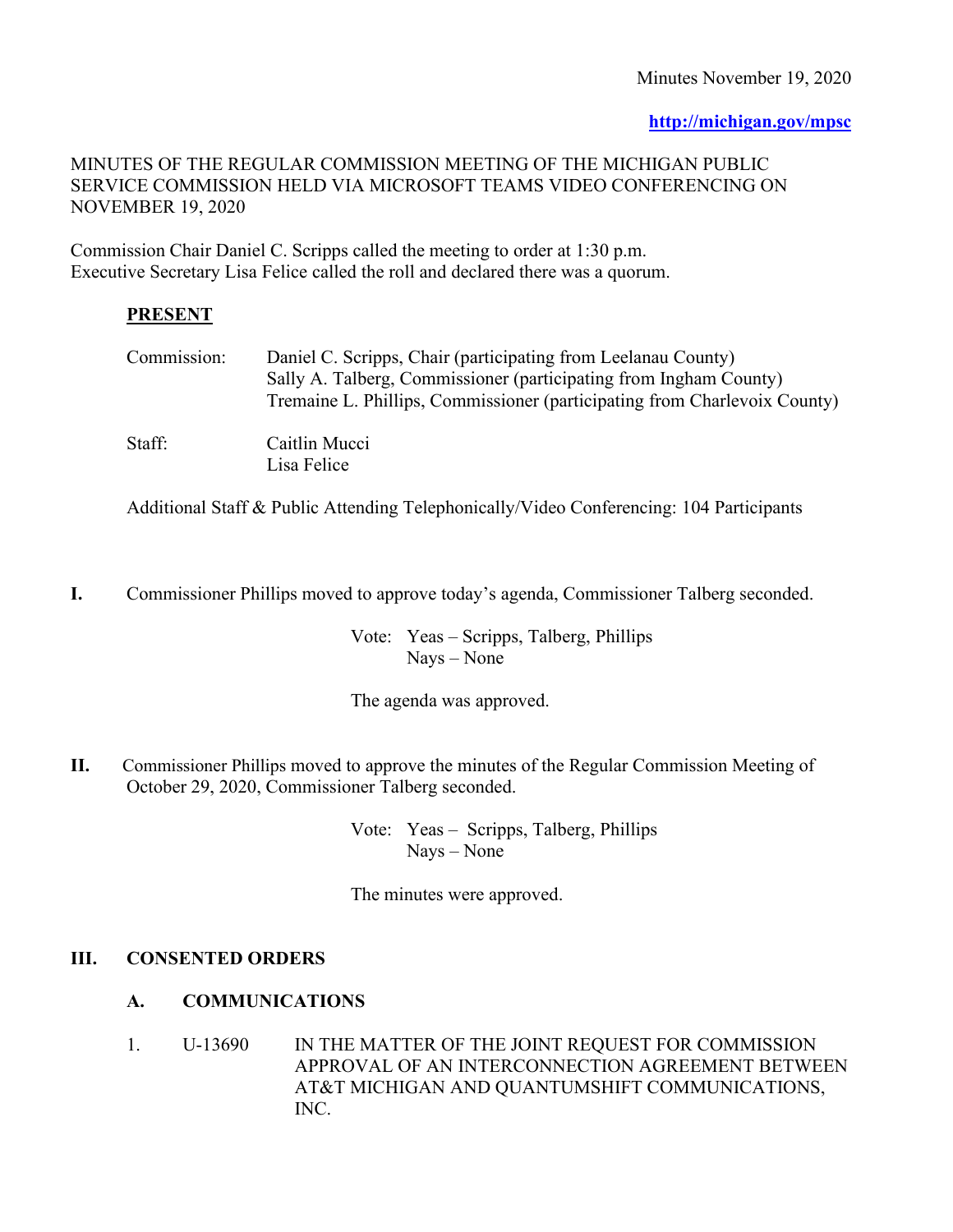(eighth amendment)

- U-13710 IN THE MATTER OF THE JOINT REQUEST FOR COMMISSION APPROVAL OF AN INTERCONNECTION AGREEMENT BETWEEN AT&T MICHIGAN AND MATRIX TELECOM, LLC (fourteenth amendment)
- U-15115 IN THE MATTER OF THE JOINT REQUEST FOR COMMISSION APPROVAL OF AN INTERCONNECTION AGREEMENT BETWEEN FUSION COMMUNICATIONS, LLC f/k/a CBEYOND COMMUNICATIONS, LLC AND MICHIGAN BELL TELEPHONE COMPANY d/b/a AT&T MICHIGAN (thirteenth amendment)

# **B. ELECTRIC**

- 1. U-20702 IN THE MATTER, ON THE COMMISSION'S OWN MOTION, REGARDING THE REGULATORY REVIEWS, REVISIONS, DETERMINATIONS, AND/OR APPROVALS NECESSARY FOR CONSUMERS ENERGY COMPANY TO FULLY COMPLY WITH PUBLIC ACT 295 OF 2008 (energy waste reduction reconciliation for 2019/proposed settlement agreement)
- 2. U-20706 IN THE MATTER, ON THE COMMISSION'S OWN MOTION, REGARDING THE REGULATORY REVIEWS, REVISIONS, DETERMINATIONS, AND/OR APPROVALS NECESSARY FOR UPPER PENINSULA POWER COMPANY TO FULLY COMPLY WITH PUBLIC ACT 295 OF 2008 (energy waste reduction reconciliation for 2019/proposed settlement agreement)
- 3. U-20721 IN THE MATTER OF THE APPLICATION OF ALPENA POWER COMPANY TO COMMENCE A RENEWABLE ENERGY COST RECONCILIATION PROCEEDING FOR THE 12-MONTH PERIOD ENDED DECEMBER 31, 2019 (proposed settlement agreement)
- 4. U-20726 IN THE MATTER OF THE APPLICATION OF UPPER PENINSULA POWER COMPANY TO COMMENCE A RENEWABLE ENERGY COST RECONCILIATION PROCEEDING FOR THE 12-MONTH PERIOD ENDED DECEMBER 31, 2019 (proposed settlement agreement)
- 5. U-20727 IN THE MATTER OF THE APPLICATION OF UPPER MICHIGAN ENERGY RESOURCE CORPORATION TO COMMENCE A RENEWABLE ENERGY COST RECONCILIATION PROCEEDING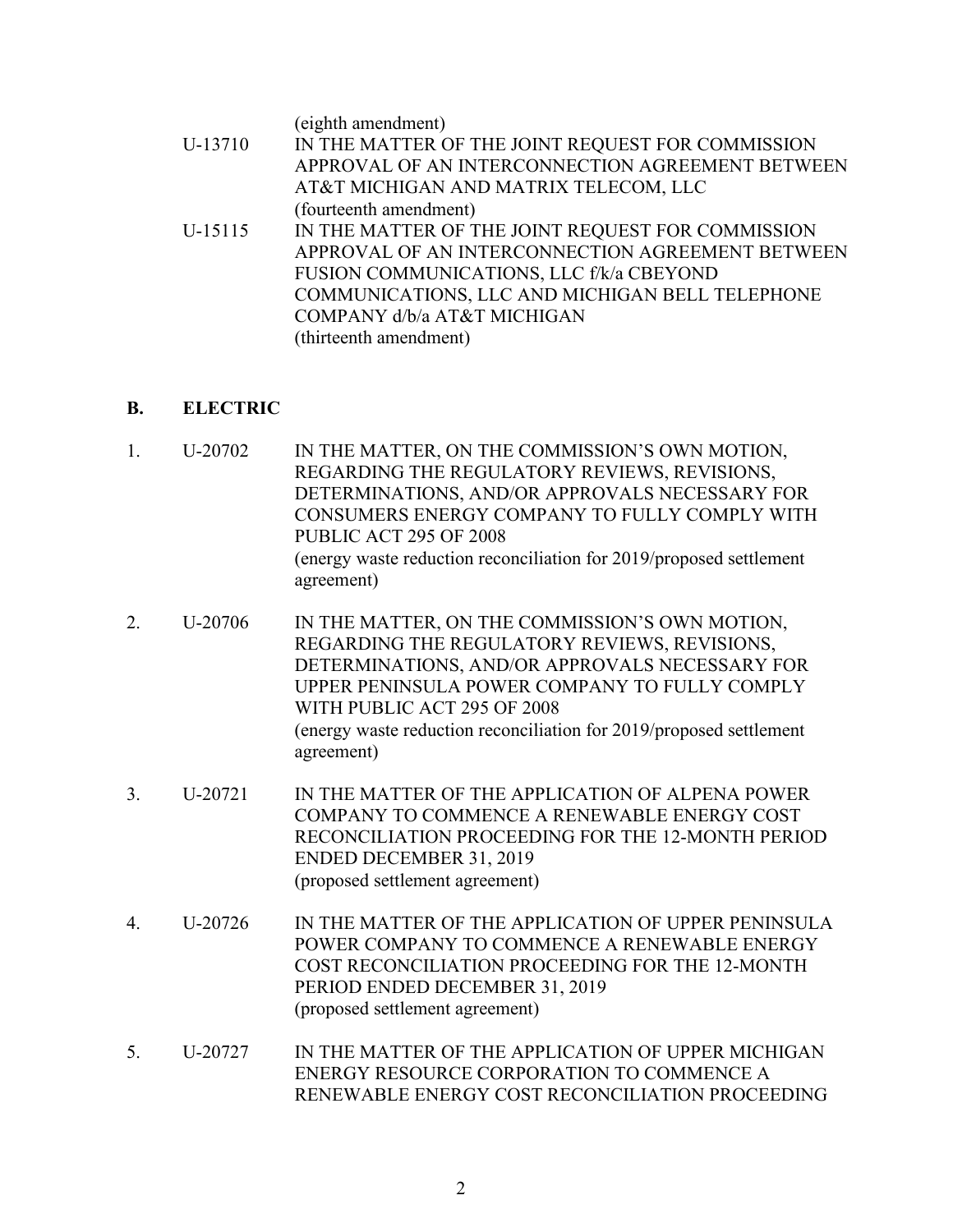|    |         | FOR THE 12-MONTH PERIOD ENDED DECEMBER 31, 2019<br>(proposed settlement agreement) |
|----|---------|------------------------------------------------------------------------------------|
| 6. | U-20741 | IN THE MATTER OF THE COMPLAINT OF PHIL FORNER                                      |
|    |         | <b>AGAINST DTE ENERGY COMPANY</b>                                                  |
|    |         | (request to withdraw complaint)                                                    |
| 7. | U-20864 | 2020 ENERGY WASTE REDUCTION RECONCILIATION AND                                     |
|    |         | <b>ANNUAL REPORT FILING</b>                                                        |
|    |         | (order assigning dockets)                                                          |
|    |         | <b>ALPENA POWER COMPANY</b>                                                        |
|    | U-20865 | <b>CONSUMERS ENERGY COMPANY</b>                                                    |
|    | U-20866 | DTE ELECTRIC COMPANY                                                               |
|    | U-20867 | <b>INDIANA MICHIGAN POWER COMPANY</b>                                              |
|    | U-20868 | NORTHERN STATES POWER COMPANY                                                      |
|    | U-20869 | UPPER PENINSULA POWER COMPANY                                                      |
|    | U-20870 | UPPER MICHIGAN ENERGY RESOURCES CORPORATION                                        |
|    | U-18271 | ALGER-DELTA CO-OPERATIVE ELECTRIC ASSOCIATION                                      |
|    | U-18272 | <b>BAYFIELD ELECTRIC COOPERATIVE</b>                                               |
|    | U-18273 | CHERRYLAND ELECTRIC COOPERATIVE                                                    |
|    | U-18274 | CLOVERLAND ELECTRIC COOPERATIVE                                                    |
|    | U-18275 | <b>GREAT LAKES ENERGY COOPERATIVE</b>                                              |
|    | U-18276 | MIDWEST ENERGY COOPERATIVE                                                         |
|    | U-18277 | ONTONAGON COUNTY RURAL ELECTRIFICATION                                             |
|    |         | <b>ASSOCIATION</b>                                                                 |
|    | U-18278 | PRESQUE ISLE ELECTRIC AND GAS CO-OP                                                |
|    | U-18279 | THUMB ELECTRIC COOPERATIVE                                                         |
|    | U-18280 | TRI-COUNTY ELECTRIC COOPERATIVE                                                    |
|    | U-18281 | <b>VILLAGE OF BARAGA</b>                                                           |
|    | U-18282 | <b>CITY OF BAY CITY</b>                                                            |
|    | U-18283 | <b>CITY OF CHARLEVOIX</b>                                                          |
|    | U-18284 | CHELSEA DEPARTMENT OF ELECTRIC AND WATER                                           |
|    | U-18285 | <b>VILLAGE OF CLINTON</b>                                                          |
|    | U-18286 | <b>COLDWATER BOARD OF PUBLIC UTILITIES</b>                                         |
|    | U-18287 | CROSWELL MUNICIPAL LIGHT & POWER DEPARTMENT                                        |
|    | U-18288 | <b>CITY OF CRYSTAL FALLS</b>                                                       |
|    | U-18289 | DAGGETT ELECTRIC DEPARTMENT                                                        |
|    | U-18291 | <b>CITY OF DOWAGIAC</b>                                                            |
|    | U-18292 | <b>CITY OF EATON RAPIDS</b>                                                        |
|    | U-18293 | <b>CITY OF ESCANABA</b>                                                            |
|    | U-18294 | <b>CITY OF GLADSTONE</b>                                                           |
|    | U-18295 | <b>GRAND HAVEN BOARD OF LIGHT AND POWER</b>                                        |
|    | U-18296 | <b>CITY OF HARBOR SPRINGS</b>                                                      |
|    | U-18297 | <b>CITY OF HART HYDRO</b>                                                          |
|    | U-18298 | HILLSDALE BOARD OF PUBLIC UTILITIES                                                |
|    | U-18299 | <b>HOLLAND BOARD OF PUBLIC WORKS</b>                                               |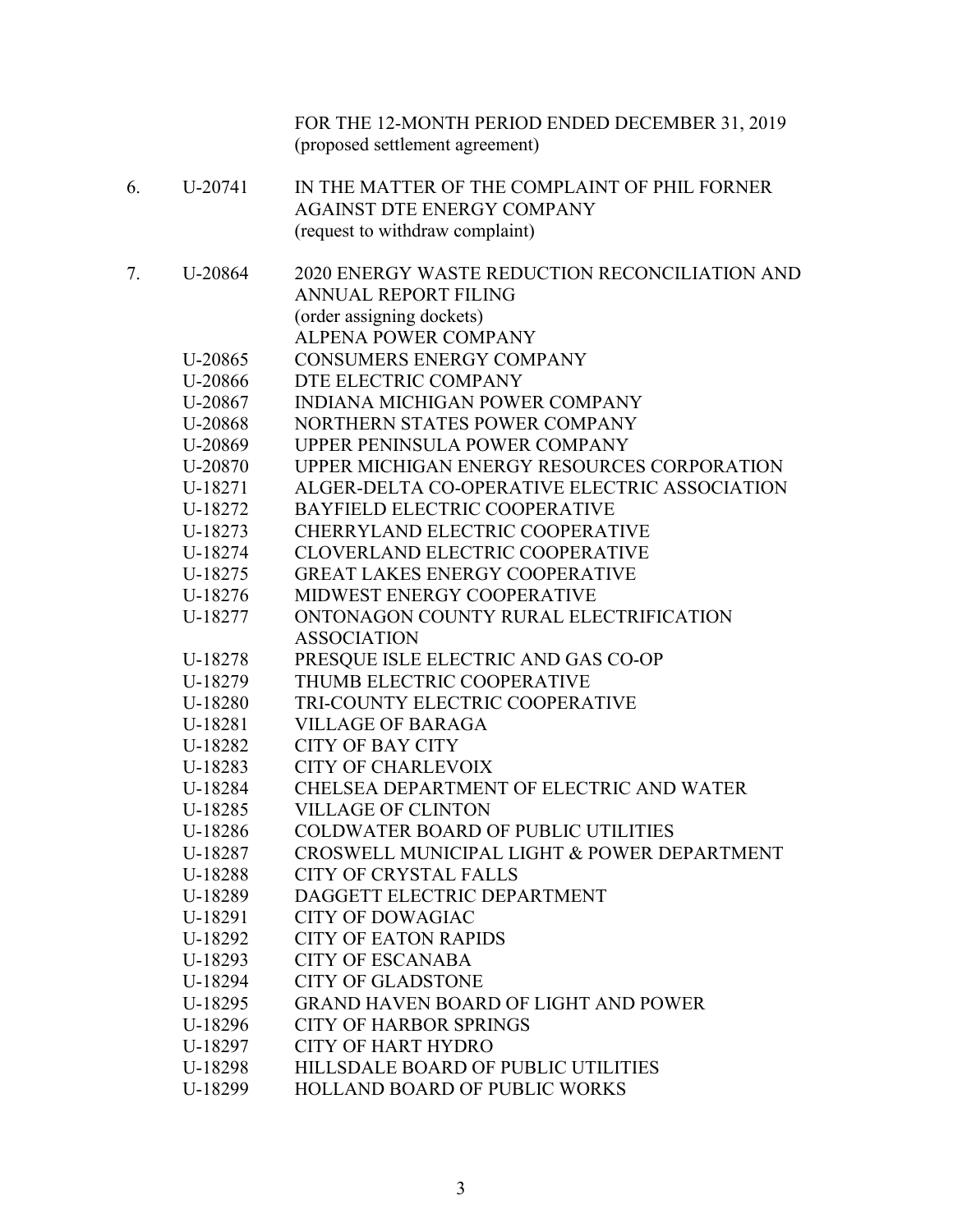|      | U-18300 | <b>VILLAGE OF L'ANSE</b>                         |
|------|---------|--------------------------------------------------|
|      | U-18301 | LANSING BOARD OF WATER AND LIGHT                 |
|      | U-18302 | <b>LOWELL LIGHT AND POWER</b>                    |
|      | U-18303 | MARQUETTE BOARD OF LIGHT AND POWER               |
|      | U-18304 | MARSHALL ELECTRIC DEPARTMENT                     |
|      | U-18305 | NEGAUNEE DEPARTMENT OF PUBLIC WORKS              |
|      | U-18306 | NEWBERRY WATER AND LIGHT BOARD                   |
|      | U-18307 | NILES UTILITY DEPARTMENT                         |
|      | U-18308 | <b>CITY OF NORWAY</b>                            |
|      | U-18309 | <b>CITY OF PAW PAW</b>                           |
|      | U-18310 | <b>CITY OF PETOSKEY</b>                          |
|      | U-18311 | <b>CITY OF PORTLAND</b>                          |
|      | U-18312 | <b>CITY OF SEBEWAING</b>                         |
|      | U-18313 | <b>CITY OF SOUTH HAVEN</b>                       |
|      | U-18314 | <b>CITY OF ST. LOUIS</b>                         |
|      | U-18315 | <b>CITY OF STEPHENSON</b>                        |
|      | U-18316 | <b>CITY OF STURGIS</b>                           |
|      | U-18317 | <b>TRAVERSE CITY LIGHT AND POWER</b>             |
|      | U-18318 | UNION CITY ELECTRIC DEPARTMENT                   |
|      | U-18319 | <b>CITY OF WAKEFIELD</b>                         |
|      | U-18320 | WYANDOTTE DEPARTMENT OF MUNICIPAL SERVICE        |
|      | U-18321 | ZEELAND BOARD OF PUBLIC WORKS                    |
| C.2. | U-20871 | 2020 ENERGY WASTE REDUCTION AND ANNUAL REPORT    |
|      |         | <b>FILING</b>                                    |
|      |         | (order assigning docket numbers)                 |
|      |         | DTE GAS COMPANY                                  |
|      | U-20872 | MICHIGAN GAS UTILITIES CORPORATION               |
|      | U-20873 | SEMCO ENERGY, INC.                               |
|      |         |                                                  |
| 8.   | U-20874 | 2021 ENERGY WASTE REDUCTION BIENNIAL PLAN FILING |
|      |         | (order assigning dockets)                        |
|      |         | <b>ALPENA POWER COMPANY</b>                      |
|      | U-20875 | <b>CONSUMERS ENERGY COMPANY</b>                  |
|      | U-20876 | DTE ELECTRIC COMPANY                             |
|      | U-20877 | <b>INDIANA MICHIGAN POWER COMPANY</b>            |
|      | U-20878 | NORTHERN STATES POWER COMPANY                    |
|      | U-20879 | UPPER PENINSULA POWER COMPANY                    |
|      | U-20880 | UPPER MICHIGAN ENERGY RESOURCES CORPORATION      |
| C.3. | U-20881 | 2021 ENERGY WASTE REDUCTION BIENNIAL PLAN FILING |
|      |         | (order assigning dockets)                        |
|      |         | DTE GAS COMPANY                                  |
|      | U-20882 | MICHIGAN GAS UTILITIES CORPORATION               |
|      | U-20883 | SEMCO ENERGY, INC.                               |
|      |         |                                                  |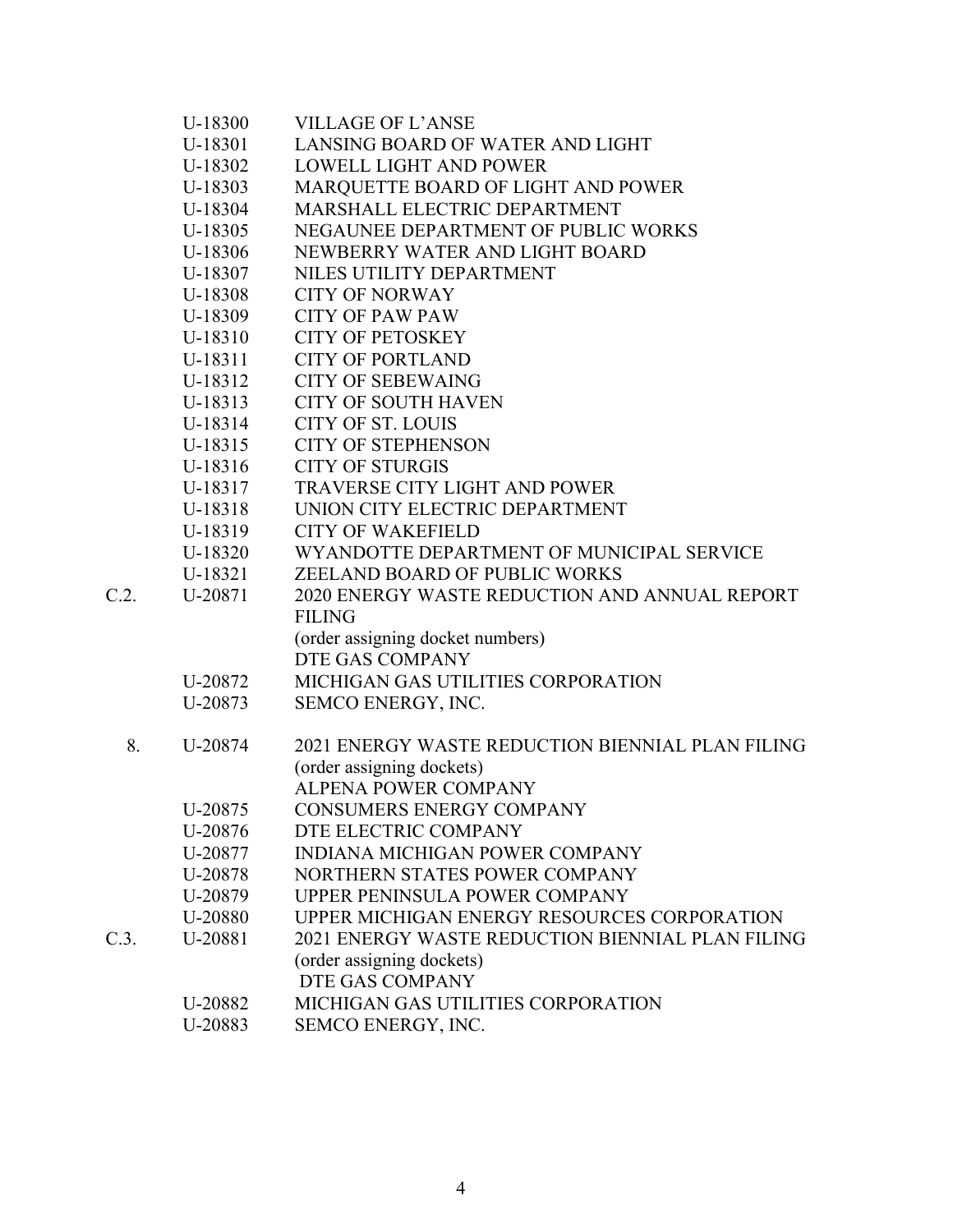- 9. MINUTE VOLTUS, INC. v MISO ACTION (FERC Docket No. EL21-12-000)
- **C. GAS**
- 1. U-20842 IN THE MATTER OF THE APPLICATION OF CONSUMERS ENERGY COMPANY FOR A CERTIFICATE OF PUBLIC CONVENIENCE AND NECESSITY TO CONSTRUCT AND OPERATE THE LENOX LATERAL AND L-201 WELL LINE IN THE LENOX STORAGE FIELD (proposed settlement agreement)

Commissioner Phillips moved that the Commission approve all the orders and minute action on the consent agenda. Commissioner Talberg seconded that motion.

> Vote: Yeas – Scripps, Talberg, Phillips Nays – None

The 12 orders and 1 minute action were adopted.

## **IV. OTHER ORDERS**

#### **A. COMMUNICATIONS**

1. U-16940 IN THE MATTER OF THE APPLICATION OF Q LINK WIRELESS LLC FOR DESIGNATION AS AN ELIGIBLE TELECOMMUNICATIONS CARRIER IN THE STATE OF MICHIGAN (request to expand service area/final order)

> Case No. U-16940 involves an application filed by Q Link Wireless LLC for a license to expand its service territory to provide Lifeline and Link-up service to qualifying Michigan residents (Low-Income Lifeline). The order before you approves the application. Commissioner Phillips moved that the Commission approve the order at its November 19, 2020 meeting. Commissioner Talberg seconded that motion.

> > Vote: Yeas – Scripps, Talberg, Phillips Nays – None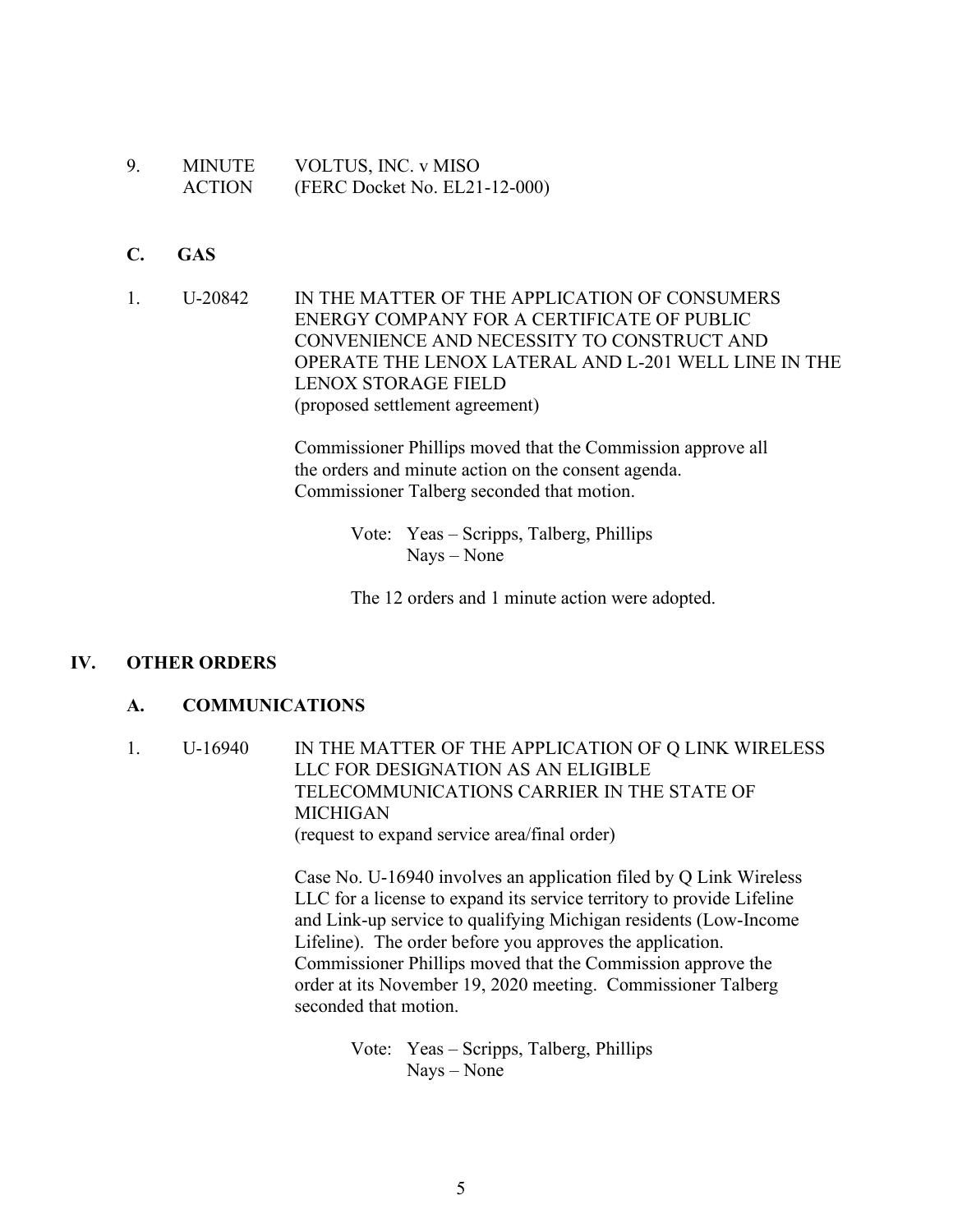The order was adopted.

2. U-20926 IN THE MATTER, ON THE COMMISSION'S OWN MOTION, TO ADOPT AN EMERGENCY RULE REGARDING TRAINING AND CONTINUING EDUCATION REQUIREMENTS UNDER MICH ADMIN CODE, R 484.803, R 484.804, AND R 484.805 (9-1-1 training requirements/order commencing emergency rulemaking)

> Case No. U-20926 involves an emergency rulemaking regarding the suspension of training and continuing education requirements for 9- 1-1 telecommunicators due to the COVID-19 pandemic, until January 2, 2021. The order before you approves the proposed emergency rule and transmits the rule to Governor Gretchen Whitmer for her concurrence. Upon the Governor's concurrence, the proposed emergency rule shall be submitted to the Michigan Office of Administrative Hearings and Rules and to the Legislative Service Bureau for their approvals. Commissioner Phillips moved that the Commission approve the order at its November 19, 2020 meeting. Commissioner Talberg seconded that motion.

Commissioner Phillips commented:

"The emergency rule up for our consideration this afternoon is in response to frequent discussions the MPSC has had with the State 911 Committee throughout COVID-19 pandemic, and specifically responds to a request by the State 911 Office that the Commission suspend training requirements for 911 telecommunicators and trainee telecommunicators through January  $1<sup>st</sup>$  of 2021.

Doing so would avoid placing a time consuming and unnecessary administrative burden on state 911 centers during a global pandemic and would also prevent up to five hundred 911 dispatchers from becoming undesignated between now and the end of the year. If supported by the Commission this afternoon, the emergency rule will be sent to Governor for her signature and to the Michigan Office of Administrative Hearings and Rules and the Legislative Service Bureau for their approvals.

Before we move to a vote, I would like to also thank Wendy Thelen and Ryan McAnany from our Telecommunications Division, Reka Holley, our MPSC Legislative Liaison and Ryan Wilson, Director of our Regulatory Affairs Division. The MPSC and the State of Michigan is thankful for your continued attention to detail and timeliness in assisting the Commission in responding to the State 911 Committee's concerns."

> Vote: Yeas – Scripps, Talberg, Phillips Nays – None

The order was adopted.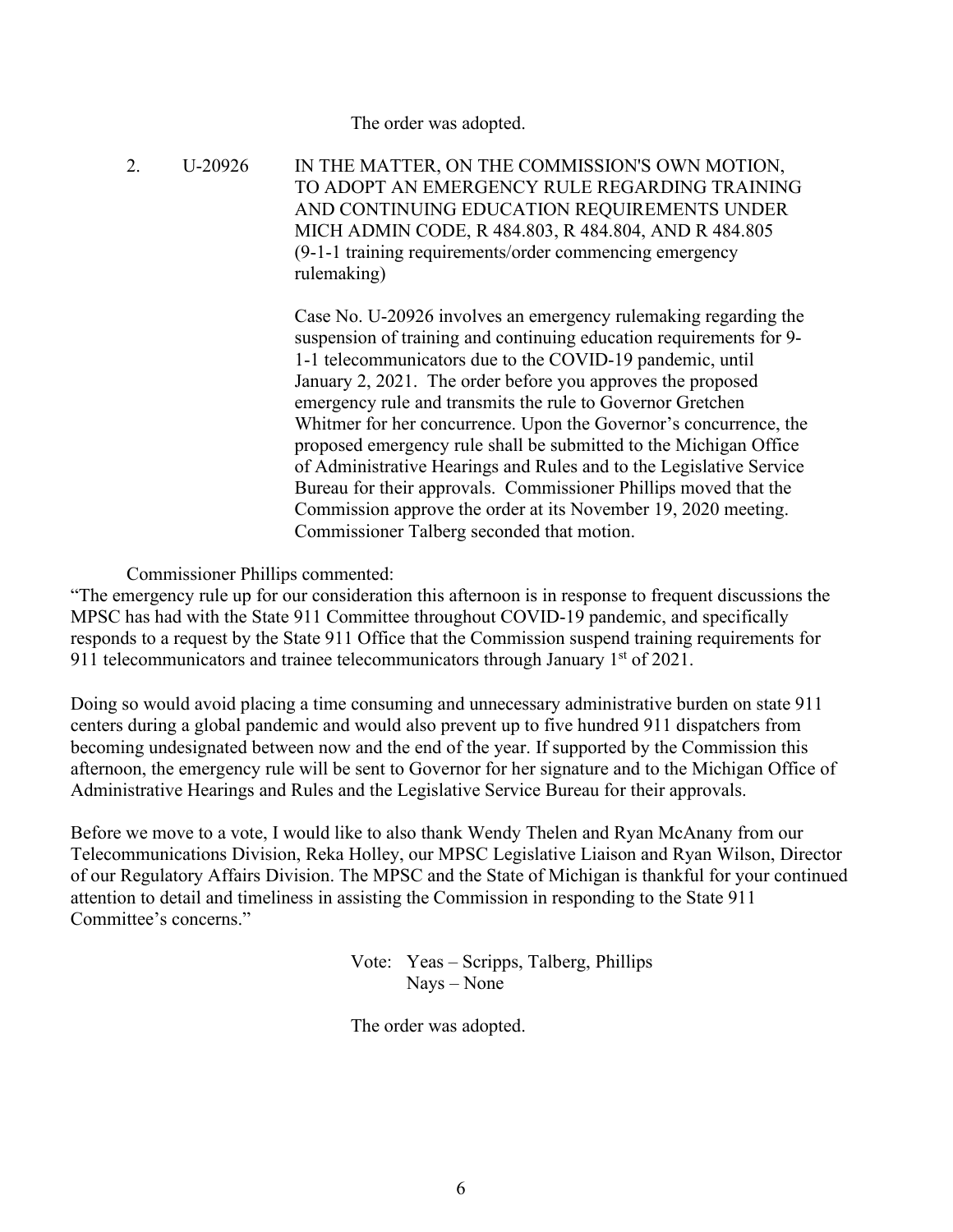## **B. ELECTRIC**

1. U-20652 IN THE MATTER, ON THE COMMISSION'S OWN MOTION, REGARDING THE REGULATORY REVIEWS, REVISIONS, DETERMINATION AND/OR APPROVALS NECESSARY FOR UPPER PENINSULA POWER COMPANY TO COMPLY WITH SECTION 61 OF 2016 PA 342, AND REVIEW OF VOLUNTARY GREEN PRICING PROGRAM (*ex parte*/final order)

> Case No. U-20652 involves an application filed by Upper Peninsula Power Company requesting Commission approval of its voluntary green pricing program. The order before you approves the application. Commissioner Phillips moved that the Commission approve the order at its November 19, 2020 meeting. Commissioner Talberg seconded that motion.

Chair Scripps commented:

"Before we vote on this order, I want to highlight that, as we did in previous voluntary green pricing program approvals for Alpena Power Company, Northern States Power Company, and the Upper Michigan Energy Resources Corporation, today's order approving UPPCO's voluntary green pricing program continues to stress the importance of additionality – that the participation of customers in the voluntary utility programs ultimately leads to the development of additional renewable energy resources over and above those required by Michigan's renewable portfolio standard or included in utility integrated resource plans. When customers voluntarily choose to enroll in these programs, they are making a choice – and paying a cost premium – for a level of renewable energy beyond the utility's standard resource mix, and it only makes sense that such participation adds to the level of renewable energy resources on the system.

I appreciate that, given the approval of a settlement agreement in UPPCO's first IRP earlier this year, UPPCO is in the process of a significant transition in the electricity it generates and purchases under contract, and acknowledge that given these changes, we'll have a better sense of how best to ensure this concept of additionality is fully reflected in its next voluntary green pricing program filed next October."

> Vote: Yeas – Scripps, Talberg, Phillips Nays – None

The order was adopted.

2. U-20843 IN THE MATTER, ON THE COMMISSION'S OWN MOTION, REGARDING THE REGULATORY REVIEWS, DETERMINATIONS, AND/OR APPROVALS NECESSARY FOR SUNWAVE USA HOLDINGS, INC. TO FULLY COMPLY WITH PUBLIC ACT 295 OF 2008, AS AMENDED BY PUBLIC ACT 342 OF 2016 (renewable energy plan/final order)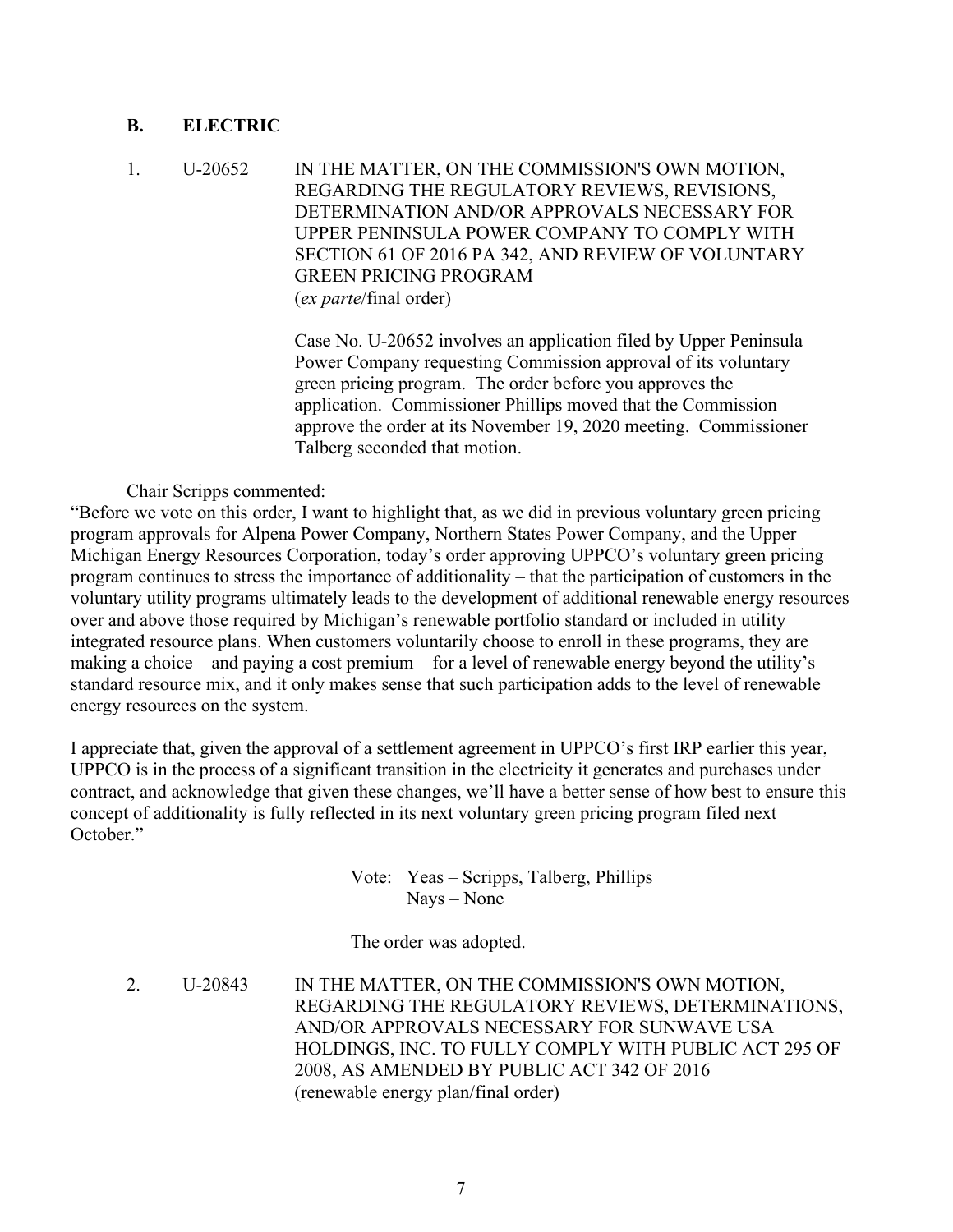Case No. U-20843 involves a renewable energy plan filed by Sunwave USA Holdings Inc. The order before you approves the plan. Commissioner Phillips moved that the Commission approve the order at its November 19, 2020 meeting. Commissioner Talberg seconded that motion.

> Vote: Yeas – Scripps, Talberg, Phillips Nays – None

The order was adopted.

3. U-20901 IN THE MATTER OF THE APPLICATION OF NORTHERN STATES POWER COMPANY FOR AUTHORITY TO APPLY THE REMAINING BALANCES OF ITS UNPROTECTED EXCESS DEFERRED INCOME TAX AND GRANT ACCOUNTING APPROVAL IN LIEU OF ELECTRIC RATE RELIEF IN 2021 (*ex parte*/final order)

> Case No. U-20901 involves an *ex parte* application filed by Northern States Power Company for authority to apply the remaining balances of its unprotected excess deferred income tax and the granting of accounting approval in lieu of electric rate relief in 2021. The order before you approves the request. Commissioner Phillips moved that the Commission approve the order at its November 19, 2020 meeting. Commissioner Talberg seconded that motion.

> > Vote: Yeas – Scripps, Talberg, Phillips Nays – None

The order was adopted.

4. U-20902 IN THE MATTER OF THE APPLICATION OF INDIANA MICHIGAN POWER COMPANY FOR *EX PARTE* APPROVAL OF A REVISED ECONOMIC DEVELOPMENT RIDER APPLICABLE TO TARIFFS GS, LGS, AND LP (final order)

> Case No. U-20902 involves an application filed by Indiana Michigan Power Company for *ex parte* approval to revise the company's economic development rider. The order before you approves the request. Commissioner Phillips moved that the Commission approve the order at its November 19, 2020 meeting. Commissioner Talberg seconded that motion.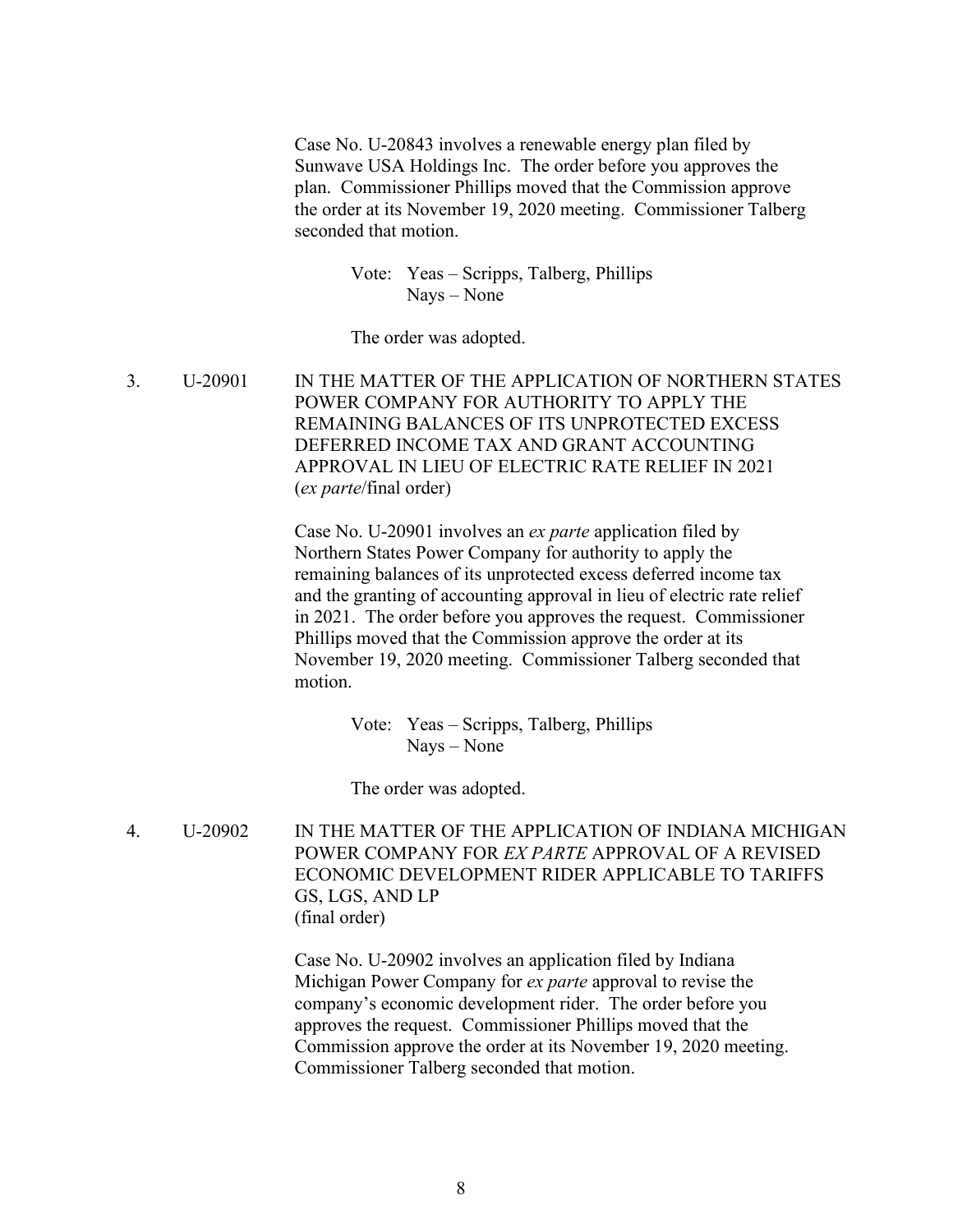Vote: Yeas – Scripps, Talberg, Phillips Nays – None

The order was adopted.

#### **C. GAS**

1. U-20429 IN THE MATTER, ON THE COMMISSION'S OWN MOTION, REGARDING THE REGULATORY REVIEWS, REVISIONS, DETERMINATIONS, AND/OR APPROVALS NECESSARY FOR DTE GAS COMPANY TO FULLY COMPLY WITH PUBLIC ACT 295 OF 2008, AS AMENDED BY PUBLIC ACT 342 OF 2016 (energy waste reduction/performance incentive mechanism/final order)

> Case No. U-20429 involves an application by DTE Gas Company requesting approval of its energy waste reduction plan and authority to implement energy waste reduction surcharges. The order before you authorizes DTE Gas Company to apply a performance incentive mechanism to reasonable and prudent energy waste reduction costs, excluding capitalized costs, as described in the order. Commissioner Phillips moved that the Commission approve the order at its November 19, 2020 meeting. Commissioner Talberg seconded that motion.

> > Vote: Yeas – Scripps, Talberg, Phillips Nays – None

The order was adopted.

2. U-20618 IN THE MATTER OF THE APPLICATION OF CONSUMERS ENERGY COMPANY FOR A CERTIFICATE OF PUBLIC CONVENIENCE AND NECESSITY TO CONSTRUCT AND OPERATE THE 36-INCH MID-MICHIGAN PIPELINE (final order)

Commission Staff David Chislea, Energy Operations Division, presented a brief synopsis of the case listed above. Commissioner Phillips moved that the Commission approve the order at its November 19, 2020 meeting. Commissioner Talberg seconded that motion.

Commissioner Phillips commented:

"As expressed in the proposed order this afternoon, I would just continue to urge the company to work with affected property owners to mitigate the potential physical and economic impacts of the project, and going forward, I would strongly encourage that the company seek and exhaust all alternative routes prior to pursuing the enhanced resilience and reliability of the state's natural gas system through the submittal of any subsequent Act 9 application."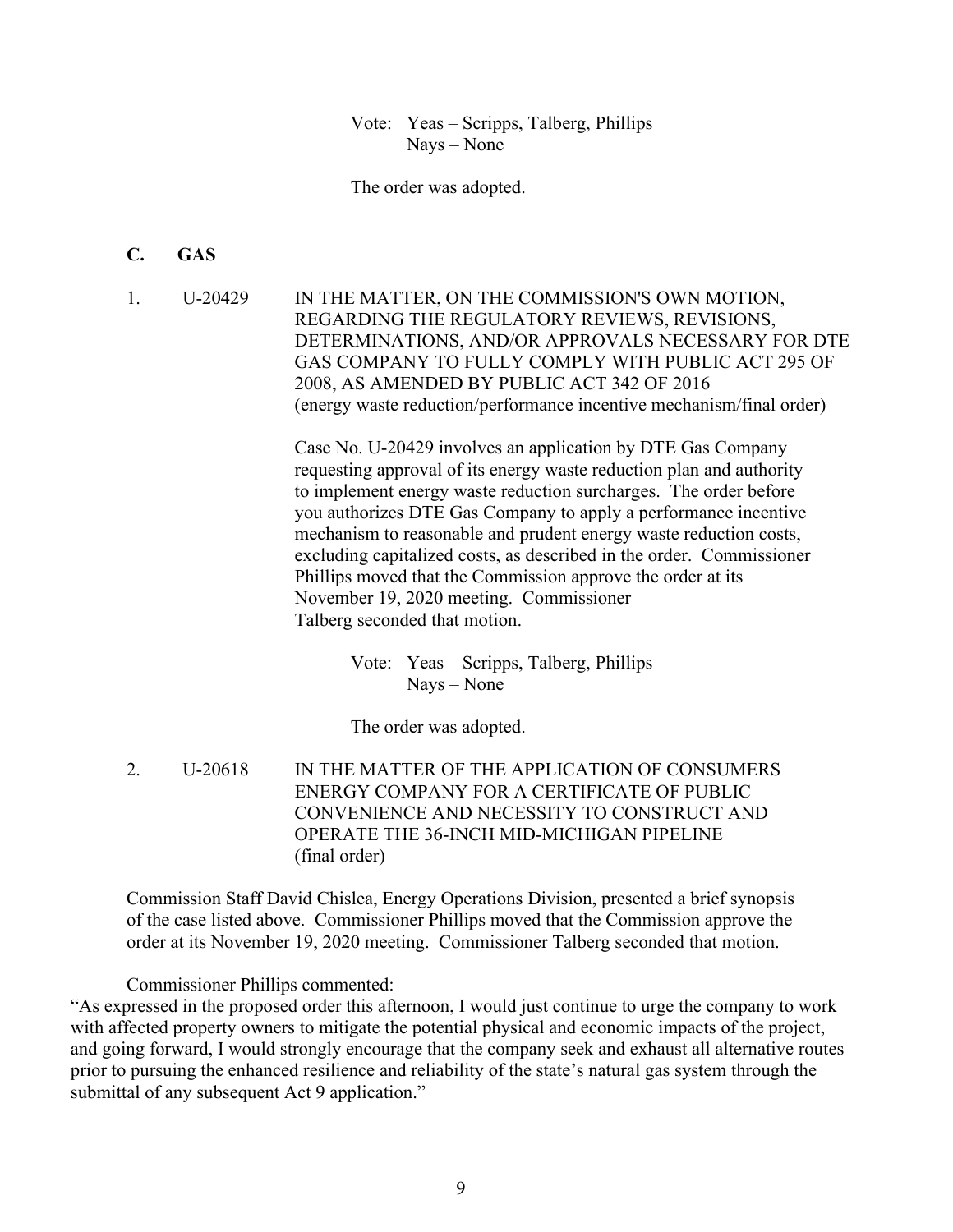Chair Scripps commented:

"Today's approval gives a green light to a much-needed improvement to Michigan's energy infrastructure, addressing corrosion and safety concerns on a 56-mile stretch of the 100A pipeline that is now more than 70 years old, and adding needed redundancy to the system to ensure reliability, flexibility, and resilience into the future. This project addresses some of the most critical concerns coming out of the 2019 Polar Vortex as captured in the Commission's Statewide Energy Assessment.

While the landowner concerns in this case are important, I think the resolution in today's order – allowing the pipeline replacement to move forward while directing Consumers to work with affected landowners to issues on a case-by-case basis and allowing for minor changes in the pipeline route that do not impact other landowners – is the right one, and it is my hope that these issues can be resolved to the satisfaction of all involved.

Finally, it is important to note that this proceeding, and the order in this case, does not pre-approve costs, make any determinations on whether the projected costs are reasonable and prudent, make a determination on undepreciated amounts for the plant in service, or impose a cost cap for construction. Any costs associated with this project will instead be fully reviewed in subsequent rate cases. I want to the MPSC Staff and other parties to the case for their involvement. I'm excited to see this project move forward."

> Vote: Yeas – Scripps, Talberg, Phillips Nays – None

The order was adopted.

3. U-20863 IN THE MATTER OF THE APPLICATION OF SUNWAVE USA HOLDINGS INC. FOR AN ALTERNATIVE GAS SUPPLIER (final order)

> Case No. U-20863 involves an application by Sunwave USA Holdings Inc. to become a licensed alternative gas supplier. The order before you approves the license. Commissioner Phillips moved that the Commission approve the order at its November 19, 2020 meeting. Commissioner Talberg seconded that motion.

> > Vote: Yeas – Scripps, Talberg, Phillips Nays – None

The order was adopted.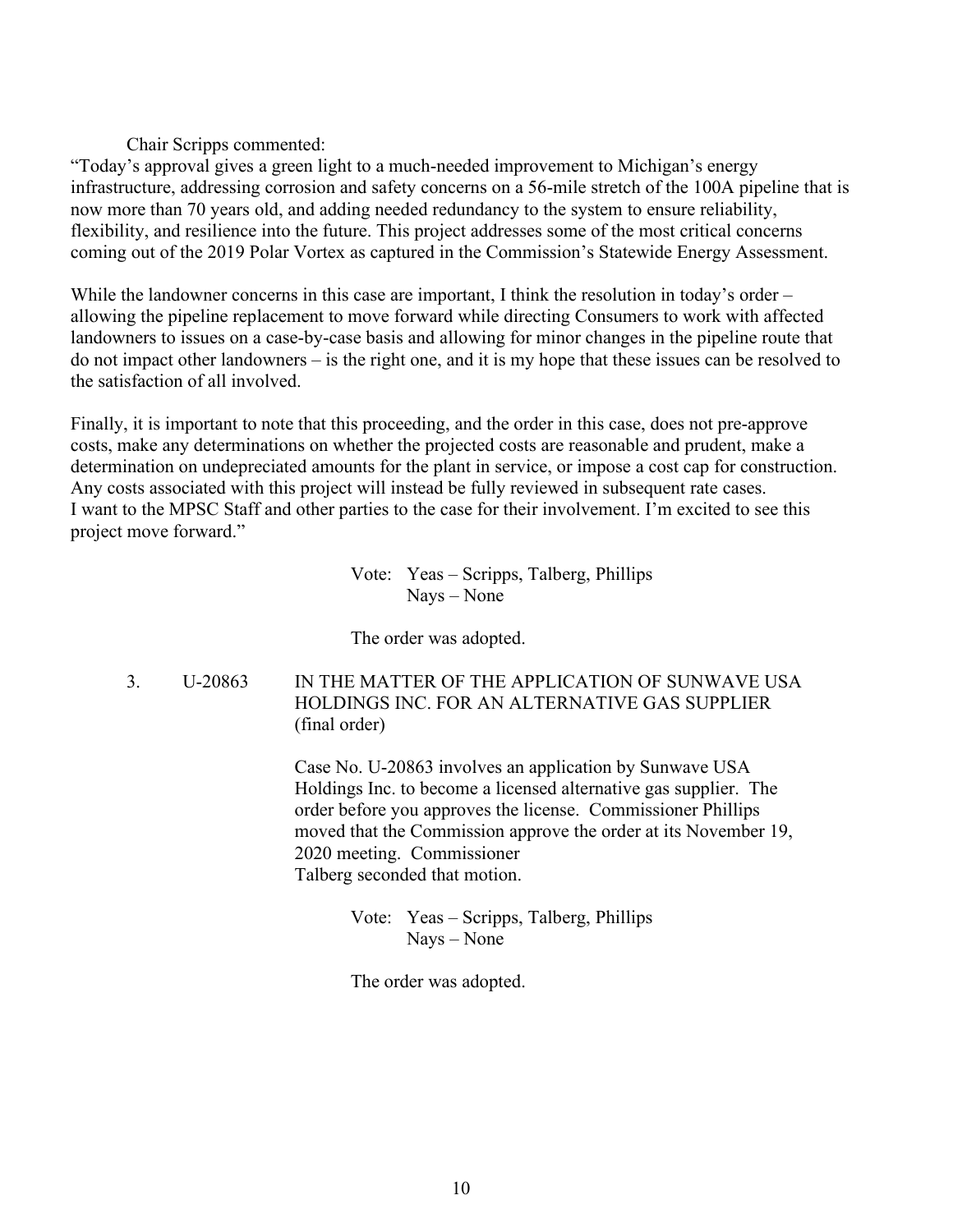#### **D. STEAM**

## 1. U-18420 IN THE MATTER OF THE APPLICATION OF DETROIT THERMAL, LLC FOR APPROVAL OF A STEAM SALES AGREEMENT (*ex parte*/proposed first amendment/final order)

Case No. U-18420 involves the *ex parte* application of Detroit Thermal, LLC, for approval of an amendment to the steam purchase agreement between the company and the Detroit Regional Convention Facility Authority. The order before you approves the application. Commissioner Phillips moved that the Commission approve the order at its November 19, 2020 meeting. Commissioner Talberg seconded that motion.

> Vote: Yeas – Scripps, Talberg, Phillips Nays – None

The order was adopted.

### **V. PUBLIC COMMENTS**

Mr. Jackson Koeppel, Executive Director, Soulardarity, presented comments on behalf of the Highland Park COVID-19 Just Recovery Task Force. His comments referred to the struggles of Highland Park residents during COVID-19 and Case No. U-20921.

Mr. Ken Zebarah, Harvest Solar, commented on Consumers Energy's DG tariffs case before the Commission.

Mr. Jalen Hardy, City of Ann Arbor, Office of Sustainability, Innovations Department, commented on Case No. U-20921.

Ms. Michelle Jones, Highland Park, commented on DTE's power outages and reliability.

Chair Scripps commented:

"First, this week is Utility Scams Awareness Week, and we're joining with Attorney General Dana Nessel and with utilities, government agencies and other advocates across the country in working to educate the public about common tactics swindlers posing as utility companies use to defraud people of money.

Utility Scam Awareness Week happens each year around this time, and is sponsored by [Utilities United](https://www.utilitiesunited.org/)  [Against Scams,](https://www.utilitiesunited.org/) an organization of U.S. and Canadian utilities and trade organizations formed to help combat fraud and inform and protect customers.